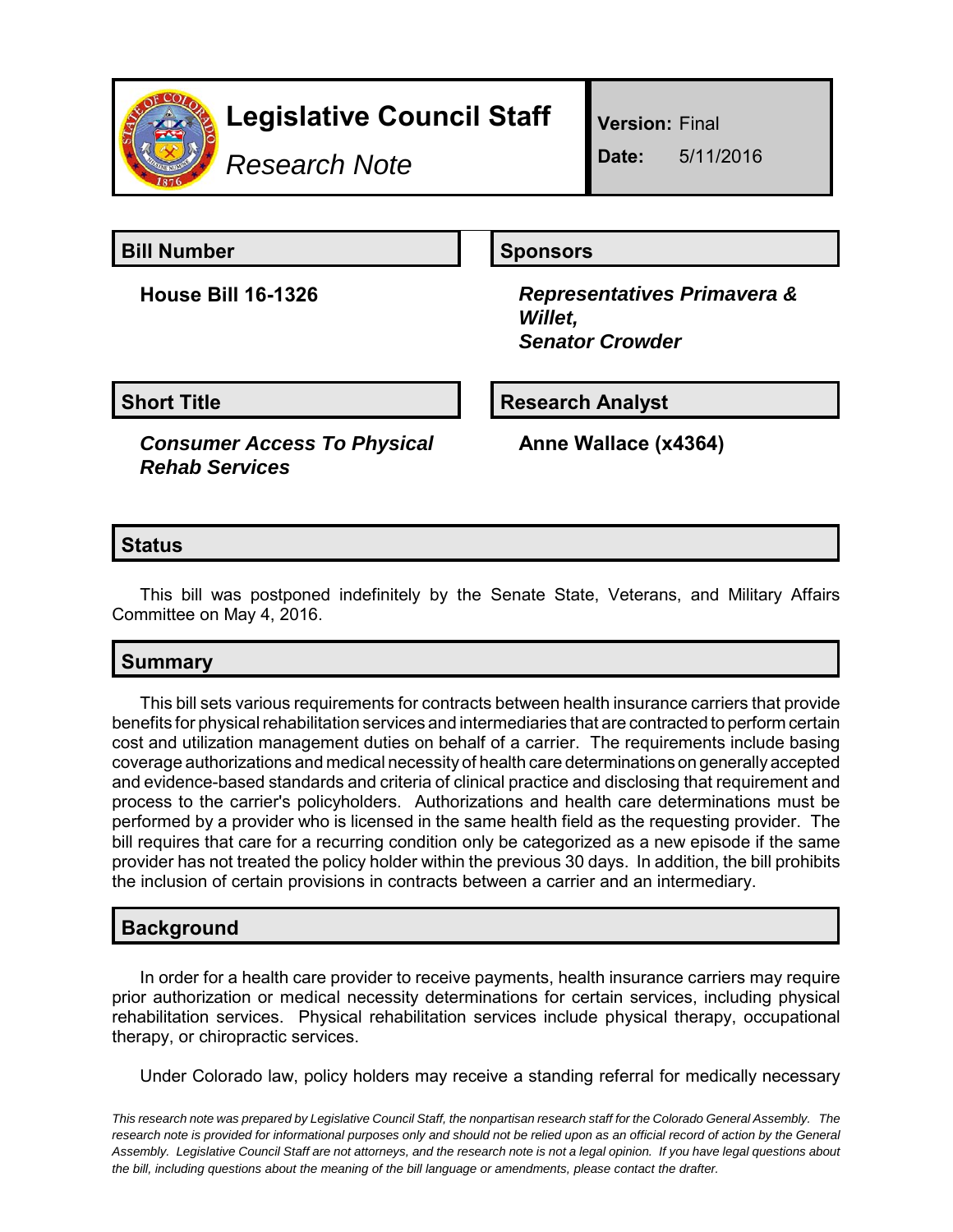treatment from their primary care provider in consultation with a specialist. The time period for the standing referral may be up to one year.

#### **House Action**

*House Public Health Care and Human Services Committee (March 22, 2016)*. At the hearing, representatives from a private physical therapy practice, the Occupational Therapy Association of Colorado, the Alzheimer's Association, American Physical Therapy Association, and Susan G. Komen Colorado testified in support of the bill. Representatives from Colorado Association Health of Plans, Anthem, Colorado Association of Commerce and Industry, and the Colorado Competitive Council testified in opposition to the bill.

The committee adopted amendments L.001, L.003, L.004, and L.005, and referred the bill, as amended, the House Committee of the Whole. Amendment L.001:

- clarified the requirements for a provider that is making coverage authorization and medical necessity determinations;
- removed restrictions on contracts between the carrier and intermediary from including costs for utilization management or utilization review to be included as direct claim costs for medical care or quality improvement and requiring a provider to discount billed charges for physical rehabilitation services or products not covered under a health coverage plan, with some exceptions;
- clarified that carriers may not compensate intermediaries based on the intermediary's determination for services provided to a policy holder;
- removed the provision that created an unfair or deceptive trade practice in the business of insurance for violation of the bill; and
- added that the commissioner may adopt rules to implement the provision of the bill.

Amendment L.003 added a requirement for a mechanism to be put in place where the health care provider who provides the physical rehabilitation services communicates the services that are actually provided to the policy holder to the prescribing health care provider. Amendment L.004 added a definition of physical rehabilitation services. Finally, amendment L.005 requires disclosure to a carrier's policy holders and providers of coverage and cost-sharing responsibilities for complex decongestive therapy as a covered physical rehabilitation service.

*House second reading (March 28, 2016)*. The House adopted the House Public Health Care and Human Services committee report, and Amendment No.2. Amendment No. 2 added definitions of physical rehabilitation services, utilization management, and utilization review to the bill. The House passed the bill on second reading, as amended.

*House third reading (March 29, 2016)*. The House passed the bill on third reading with no amendments.

#### **Senate Action**

*Senate State, Veterans, and Military Affairs Committee (May 4, 2016).* The committee psotponed the bill indefinitely.